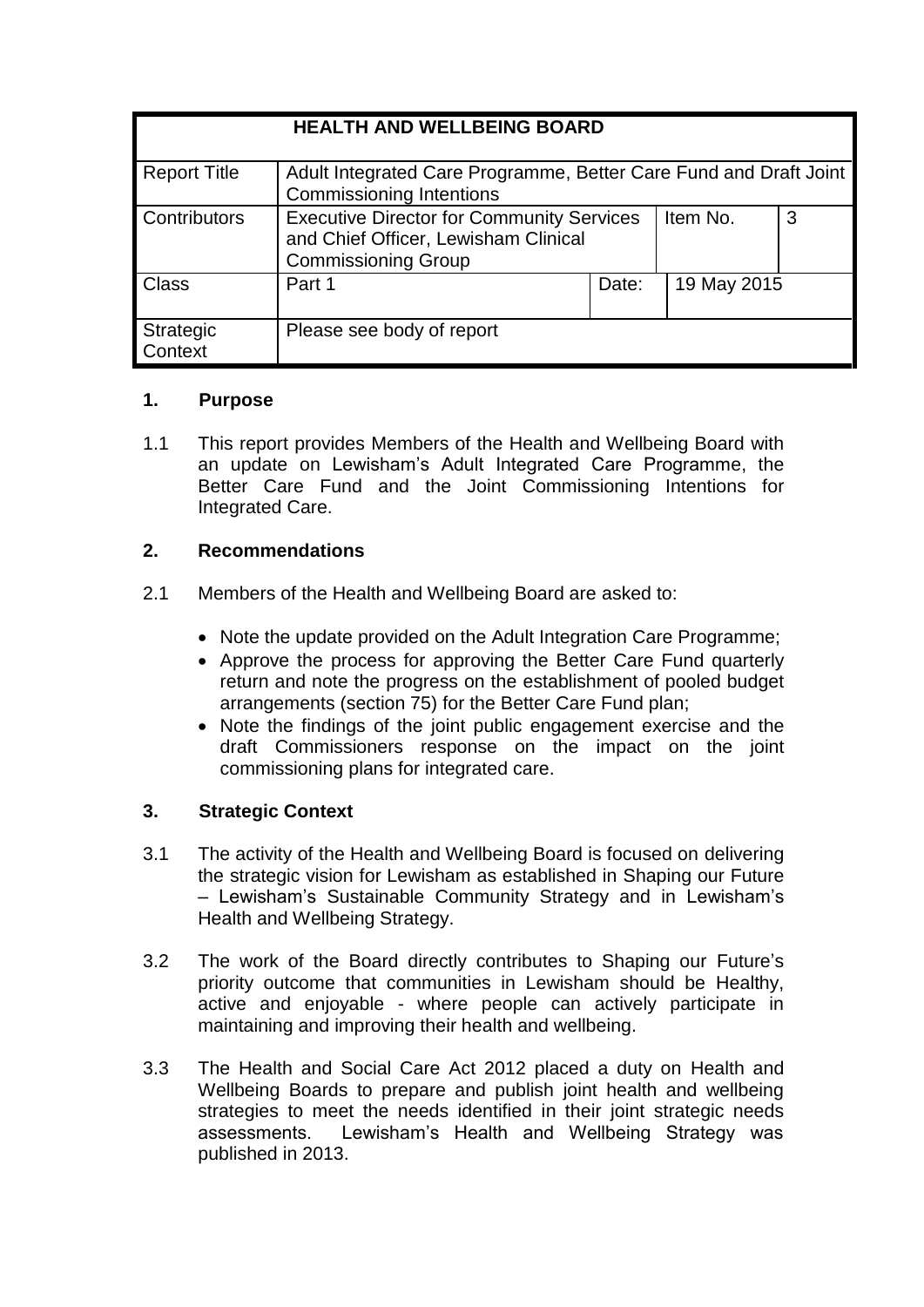- 3.4 The Health and Social Care Act 2012 also places a specific duty on the CCG to include the relevant Health and Wellbeing Board in the preparation of their commissioning plans and when making significant revisions to those plans. The Health and Wellbeing Board must be provided with a draft commissioning plan and the CCG must consult the Board as to whether it considers the plan takes proper account of the Health and Wellbeing Strategy. The Health and Wellbeing Board's opinion on the final plan must be published within the operating plan. Health and Wellbeing Boards can refer plans to NHS England if they do not think the joint Health and Wellbeing Strategy has been taken into proper account.
- 3.5 The Health and Social Care Act 2012 also requires Health and Wellbeing Boards to encourage persons who arrange for the provision of any health or social services in the area to work in an integrated manner, for the purpose of advancing the health and wellbeing of the area.

## **4. Adult Integrated Care Programme (AICP)**

- 4.1 In March 2015, the Programme Board formally agreed to the refresh of the programme. Although there are no plans to make any changes to the scope of the Adult Integrated Care Programme the need for a refresh has been further reinforced by work recently undertaken by Optimity Matrix<sup>1</sup>. This work was undertaken on behalf of Lewisham's Health and Care Partners to assess Lewisham's health and care system readiness to implement a whole systems model of care.
- 4.2 The Readiness Assessment Report highlighted a number of strengths on which Lewisham can build a whole-system model of care including:
	- A shared purpose and understanding at senior leadership level;
	- Partnerships founded on strong collaborative relationships;
	- Some early progress on integrated health information technology with the implementation of Connect Care.
- 4.3 However it also identified some areas for further development, which included a need to:
	- Increase focus on Lewisham's population and patient/user analysis;
	- Examine different contracting approaches between commissioners and providers
	- Develop capabilities and capacity within the workforce

 $\overline{a}$ 

 Ensure there are resources, capabilities and capacity to deliver the potential benefits of integrated care

<sup>1</sup> Optimity Matrix are an advisory and consultancy firm with over 25 years' experience in the health and care, working with providers, commissioners, and national bodies. Optimity Matrix supported Lewisham's bid to be part of the New Models of Care Vanguard Programme (pilot sites selected to support the improvement and integration of services).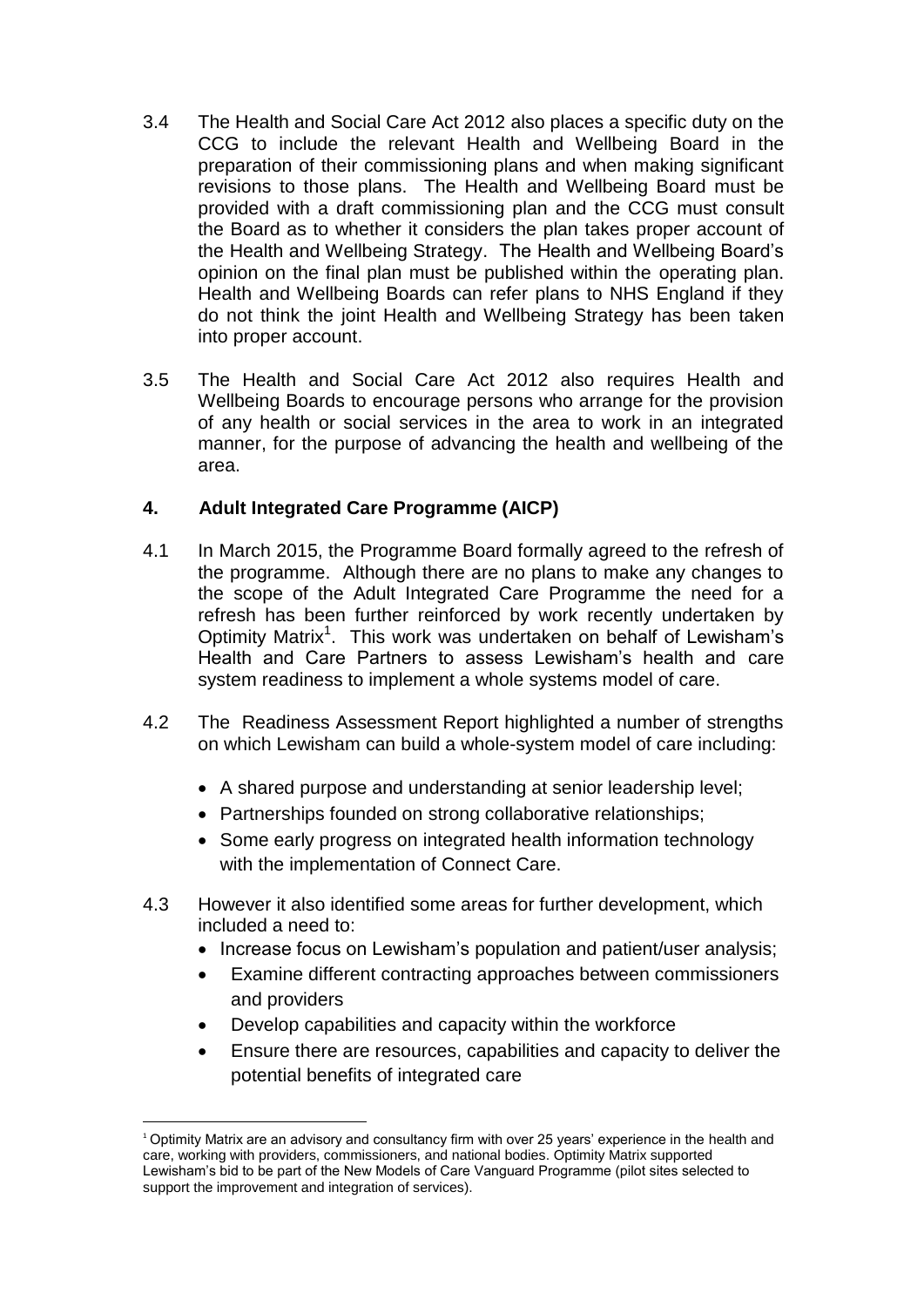- Refresh the programme structure to improve decision-making and accountability.
- 4.4 The programme refresh is now underway. Health and Care Partners will continue to be supported over the coming weeks by Optimity Matrix as the team start working more closely with the providers and commissioners of health and social care in Lewisham to refresh and develop plans.
- 4.5 4.5 Whilst the refresh of the programme takes place, work will continue in a number of key areas where agreement has already been reached on specific actions. This includes work in relation to neighbourhood community teams (focusing on co-location of teams, joint assessments and joint care planning) and on enhanced care and support (focusing on case note audits, mapping of existing services and the scope of hospital at home type services).
- 4.6 The refreshed programme will continue to comprise of 4 key workstreams, supported by developmental work on workforce, ICT, and Estates. The workstreams will continue to focus on:
	- Prevention & early intervention
	- General Practice and Primary Care
	- Neighbourhood Care Networks
	- Enhanced Care and Support

#### **5. The Better Care Fund**

- 5.1 Better Care Fund Section 75 update
- 5.2 Section 121 of the Care Act 2014 requires the BCF arrangements to be underpinned by pooled funding arrangements with a section 75 agreement. (A section 75 agreement is an agreement made under section 75 of the National Health Services Act 2006 between a local authority and an NHS body in England. It can include arrangements for pooling resources and delegating certain NHS and local authority health related functions to the other partner).
- 5.3 Lewisham's local agreement will be based on the template that has been suggested by the Department of Health. Officers have produced an initial draft for further discussion between partners. This will presented to be signed off by the Mayor and Cabinet on 3 June 2015 and by the LCCG Board on a date to be confirmed.
- 5.4 Subject to formal agreement, key elements of the proposals within the s75 are:
	- Establishment of a pooled budget to be hosted by the Council.
	- All expenditure to be accounted for through the pooled budget.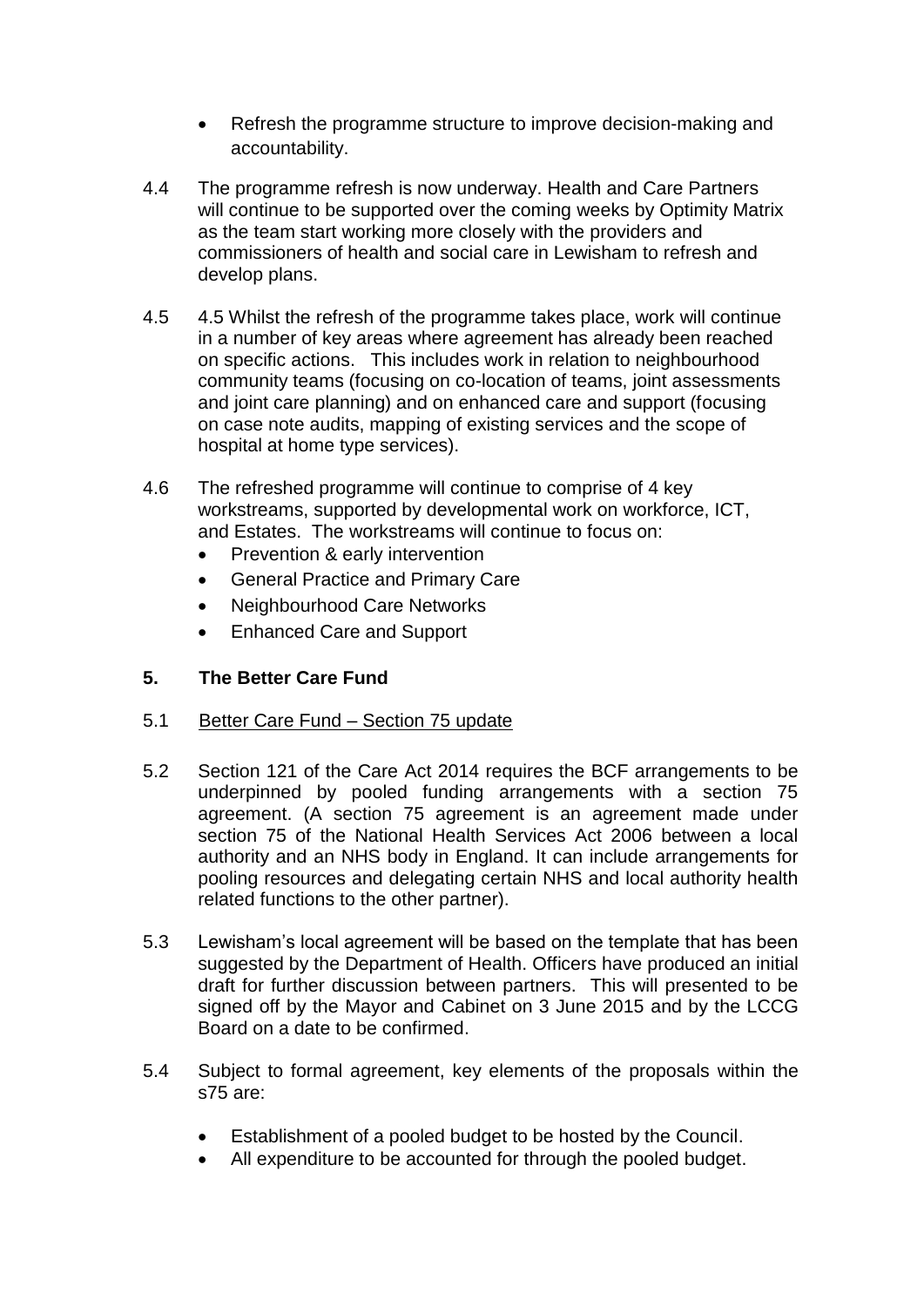- Financial governance through a specific s75 group which monitors the s75 agreement and which considers actual or potential overspends/underspends on a monthly basis. The group will link to the Adult Integrated Care Partnership Board (AICPB).
- Monthly reporting to members of the AICPB on BCF financial and performance measures.
- Overspends which are unavoidable and accepted by accountable bodies to be managed, where possible, within the pool through reallocation of resources from other schemes. Where this is not possible, residual overspends to be funded on an agreed % basis by both partners.
- The Partners have made provision in 2015/16 for a contingency fund should the performance element of the BCF fund not be met. Arrangements for 2016/17 onwards to be agreed in the course of 2015/16.
- Plans for use of any underspends to be agreed by the CCG and the Council.
- A requirement for Business Cases to be agreed by the Programme Board in accordance with prime financial policies before any expenditure is incurred on new schemes; this includes some schemes in the BCF Plan where detail has not been fully finalised.
- 5.5 The Health and Wellbeing Board is required to approve the completed Better Care Fund Quarterly Reporting Template. The HWB is also required to submit a written narrative to explain any changes to plan and any material variances against the plan to accompany the quarterly report.
- 5.6 A draft quarterly reporting template was published in March 2015 as an annex to the Operational Guidance. The published template is currently under revision and further guidance is expected by mid May. If available, the final template will be circulated at the HWB meeting. Although the deadline for submissions will remain 29<sup>th</sup> May 2015, assurances have been provided that the draft template represents the maximum quarterly data requirements and the expectation is that some of the data requirements will be removed or pre-populated from pre-existing datasets and returns.
- 5.7 The deadlines for the quarterly returns are as follows:
	- Q4 14/15 29/05/2015
	- Q1 15/16 28/08/2015
	- $\bullet$  Q2 15/16 27/11/2015
	- Q3 15/16 26/02/2016
	- Q4 15/16 27/05/2016
- 5.8 The deadlines for the returns do not align with the current schedule for HWB meetings (with the exception of the quarter 2 return). It is proposed that the quarterly returns are approved by the Chair and Vice Chair on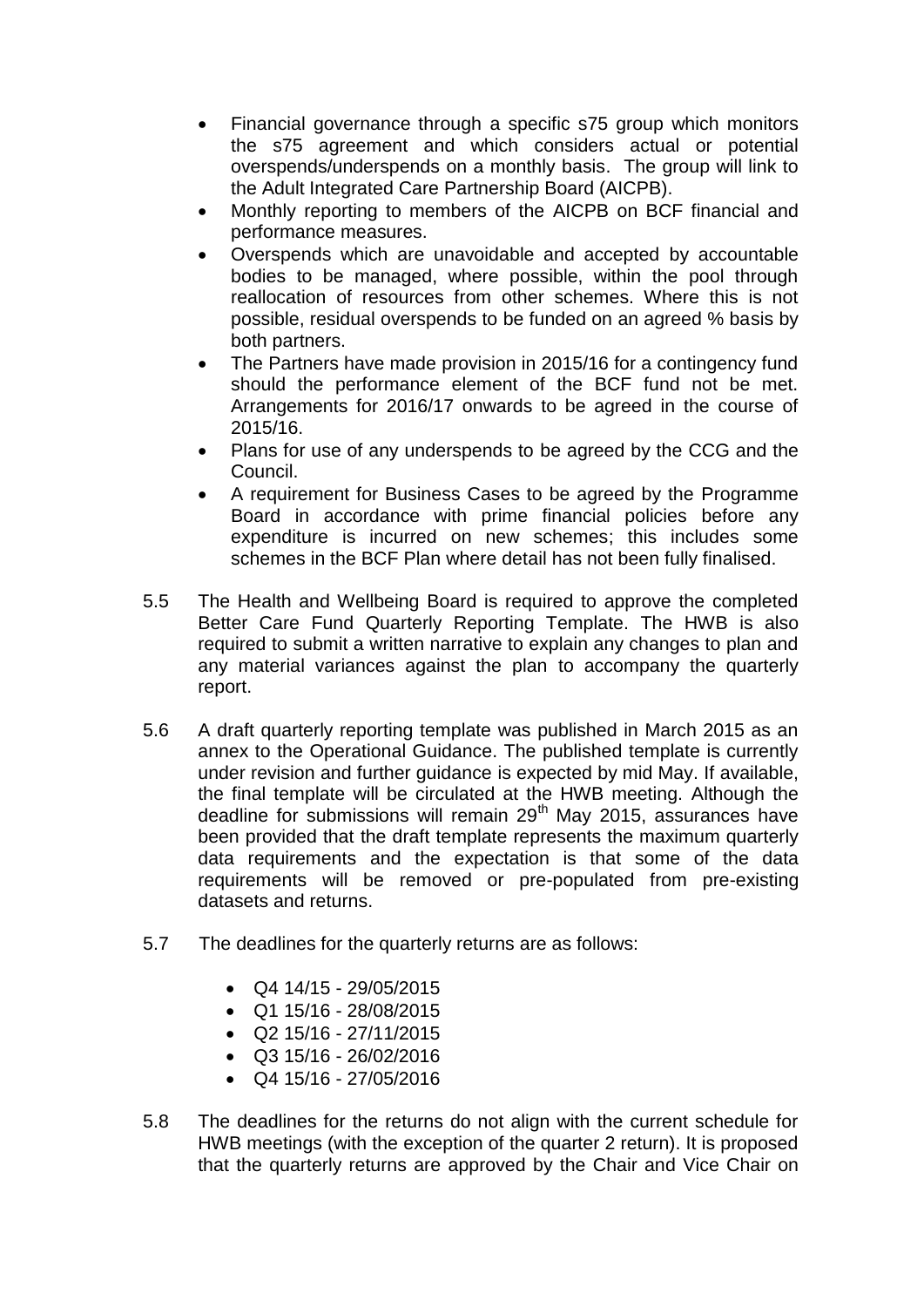behalf of the HWB. It is proposed that a copy of the completed return and accompanying narrative will be included as information items at the subsequent HWB meeting.

# **6. Joint Commissioning Intentions for 2015/16-2016/17**

- 6.1 A public engagement programme was undertaken of the Joint Commissioning Intentions for Integrated Care - 'Have your say' - which ended in January 2015. The outcome of this public engagement exercise has resulted in the following conclusions and recommendations being made by joint commissioners.
- 6.2 People generally supported the draft Commissioning Intentions, while highlighting some of the challenges and/or opportunities ahead in delivering these:
	- The role of the voluntary and community sector needs to be considered in supporting delivery of services, but also in reaching people.
	- People need assurance that delivery of integrated services will be supported by robust training for staff to ensure safe, person-centred services.
	- It is important that we recognise potentially marginalised groups in designing and commissioning services.
	- There needs to be ongoing engagement with service users around information sharing between health professionals.
	- The causes of poor experiences of existing services should be put right addressed in the commissioning of new services, eg primary care, mental health access, re-enablement services.
- 6.3 Lewisham CCG and the Council greatly appreciate the public giving us their views on our joint Commissioning Intentions. As a result of this consultation exercise commissioners will have a much greater focus on and attention to the following areas that were highlighted by Lewisham people as mattering most:
	- proactively sharing health and wellbeing information with local people - 'knowing the facts'.
	- ensuring that the advice, support and care is jointly decided with the individual, respecting their preferences and responsive to the individual's circumstances – 'treated as people'.
	- improving the patient experience and outcomes in GP Practices.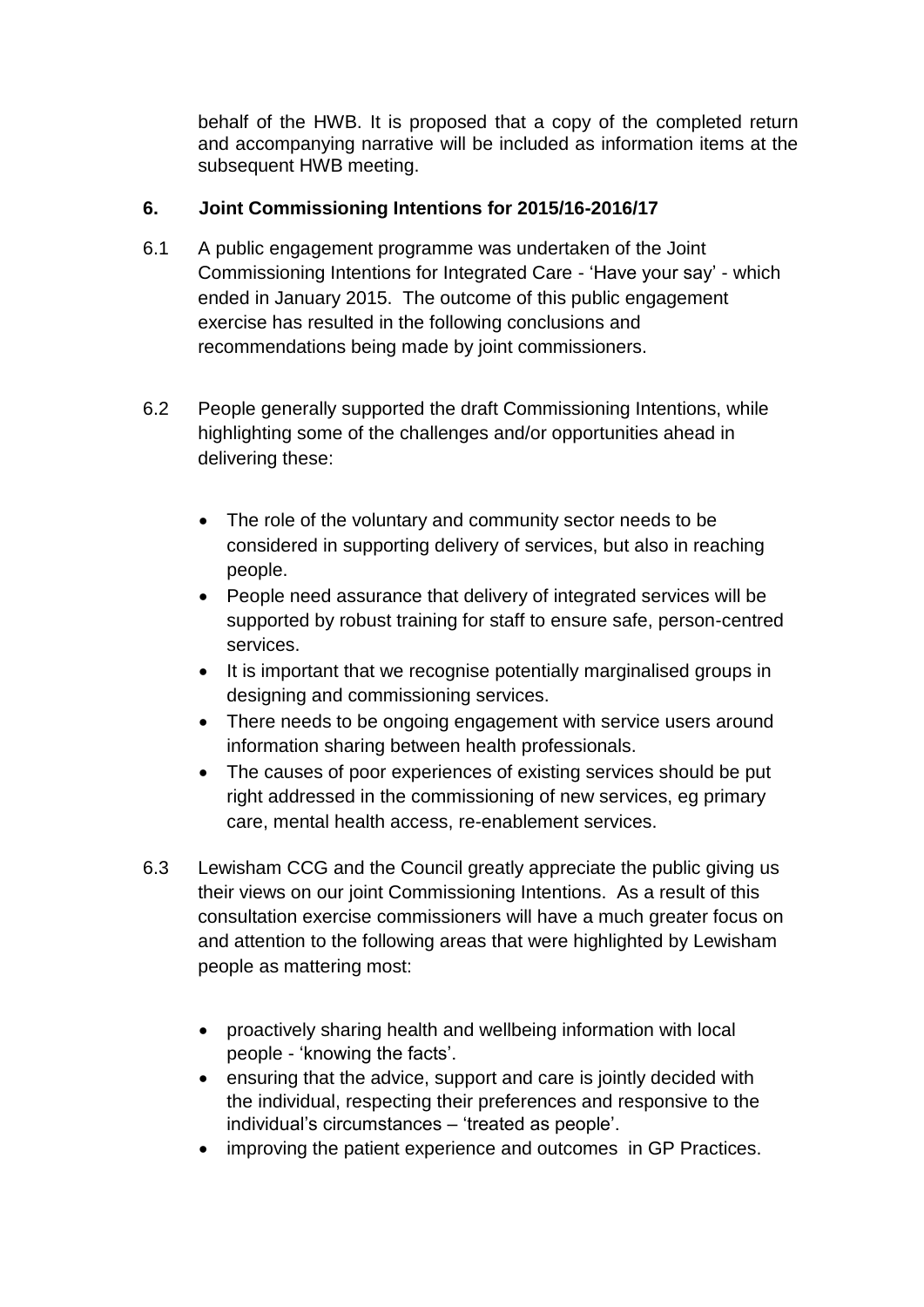- supporting workforce development and training to ensure the delivery of safe, person centred care by multi-disciplinary, neighbourhood community teams.
- supporting information sharing with the individual and between health professionals working in neighbourhood care networks, including the implementation of Connect Care.
- 6.4 To make this happen, joint commissioners are committed to working together with local providers to make sure that we have put in place the necessary infrastructure and commissioning approaches to support our transformational plans for providing joined up care and person centred care for all residents of Lewisham . To do this we will have a specific focus on:
	- Supporting collaborative working with all providers to develop the best delivery model of care which joins up primary, community and hospital care in Lewisham. This will include working with the voluntary and community sector
	- Working towards ensuring that mental health has the same importance as physical health.
	- Reducing inequalities using the findings of the Equality Impact Assessment of our joint Commissioning Intentions to prevent discrimination against people who may be disadvantaged or vulnerable within our communities
- 6.5 The conclusions of this public engagement exercise is informing the 'translation' of the joint Commissioning Intentions into the CCG's Operating Plans and Communities Services plans and priorities for 2015/16.
- 6.6 The Health and Social Care Act 2012 requires the Health and Wellbeing Board to provide an opinion on whether the CCG's Operating Plan has taken proper account of the Health and Wellbeing Strategy. The Board's opinion on this issue is required to be published within the CCG's Operating Plan.
- 6.7 It was planned that the Health and Wellbeing Board would review the CCG's Operating Plan for 2015/16 to consider whether the plan has taken proper account of the Health and Wellbeing Strategy at this meeting in May 2015. Unfortunately due to late notification of changes in the national guidance for national tariff ,activity and performance requirements, the CCG's Operating Plan for 2015/16 has not been finalised. So this consideration has been deferred to the Health and Wellbeing Board meeting in July 2015.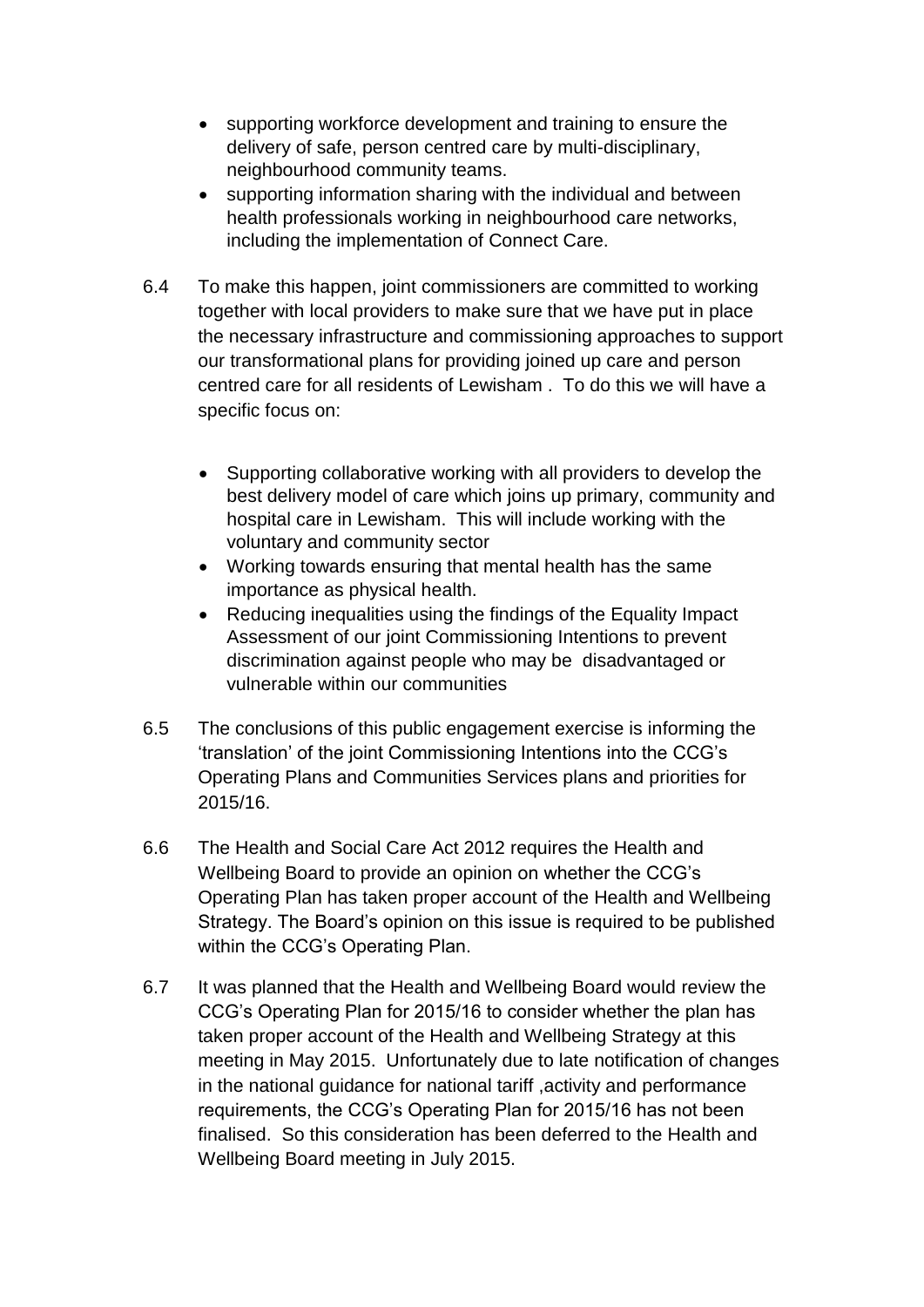## **7. Financial Implications**

7.1 There are no financial implications arising from this report. Any proposed activity or commitments arising from the Adult Integration Programme or the Joint Commissioning Intentions and Operating Plan will need to be agreed by the delivery organisation concerned and be subject to confirmation of resources. The funding available in future years will of course need to take account of any required savings or any other reduction in overall budgets and national NHS planning guidance which can be found at:

[http://www.england.nhs.uk/wp-content/uploads/2014/12/forward-view](http://www.england.nhs.uk/wp-content/uploads/2014/12/forward-view-plning.pdf)[plning.pdf](http://www.england.nhs.uk/wp-content/uploads/2014/12/forward-view-plning.pdf)

### **8. Legal implications**

- 8.1 As part of their statutory functions, Members are required to encourage persons who arrange for the provision of any health or social services in the area to work in an integrated manner, for the purpose of advancing the health and wellbeing of the area, and to encourage persons who arrange for the provision of health-related services in its area to work closely with the Health and Wellbeing Board.
- 8.2 Where there is an integration of services and/or joint funding, then this is dealt with under an agreement under Section 75 NHS Act 2006 which sets out the governance arrangements for the delivery of services, and where relevant any delegation of functions from one party to another and the respective budget contributions of the local authority and the CCG in relation to the services.
- 8.3 The Health and Social Care Act 2012 places a specific duty on the CCG to include the relevant Health and Wellbeing Board in the preparation of their commissioning plans and when making significant revisions to those plans. The Health and Wellbeing Board must be provided with a draft plan and consult the Board as to whether it considers the plan takes proper account of the Health and Wellbeing Strategy. The Health and Wellbeing Board's opinion on the final plan must be published within the commissioning plan. Health and Wellbeing Boards can refer plans to NHS England if they do not think the joint Health and Wellbeing Strategy is being taken into proper account.

#### **9. Crime and Disorder Implications**

9.1 There are no specific crime and disorder implications arising from this report or its recommendations.

#### **10. Equalities Implications**